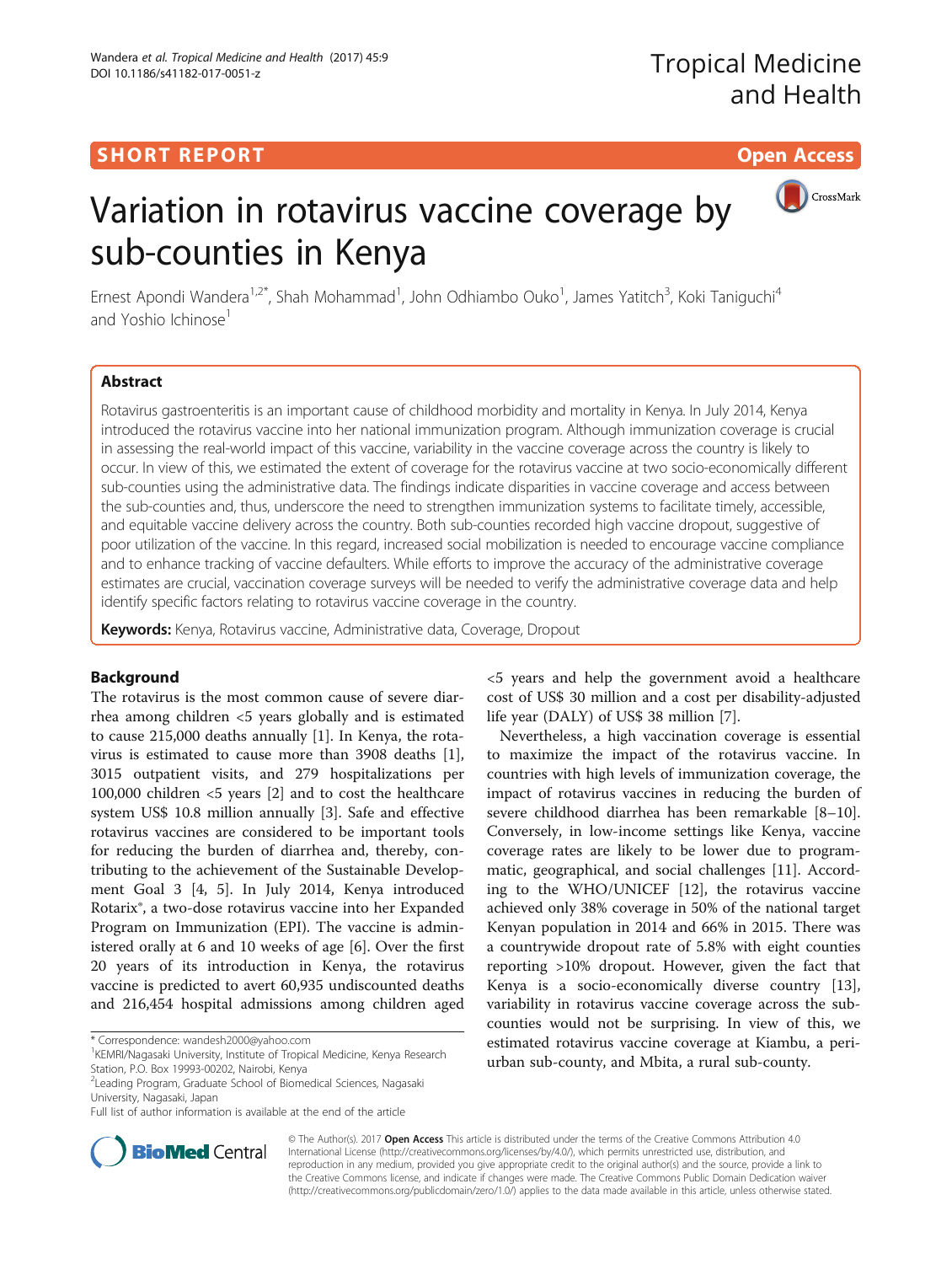# <span id="page-1-0"></span>Main text

# Methods

Kiambu sub-county is located in Kiambu County, Central Kenya, on the outskirts of Nairobi, the capital of Kenya. According to the World Bank ranking, Kiambu is the second richest county in Kenya, with an estimated GDP of 3.0 billion US dollars (USD), which accounts for 11% of the national GDP [[13\]](#page-4-0). The major economic activities in the sub-county are agriculture and industries. According to the 2014 Kenya Demographic and Health Survey (KDHS) [\[14](#page-4-0)], 82.8% of children aged 12–23 months in this area were fully vaccinated. Mbita sub-county is located on the shores of Lake Victoria in Homa Bay County, Western Kenya, and about 400 km west of Nairobi. Homa Bay County is among the poorest in Kenya with its GDP of 0.3 billion USD accounting for only 1.2% of the national GDP [[13](#page-4-0)]. Less than 25% of the adult population has a regular wage employment. The population depends on subsistence farming, small-scale businesses, fishing, and keeping domestic animals [\[15\]](#page-4-0). According to the 2014 KDHS, only 53.7% of children aged 12–23 months in this area were fully immunized [[14](#page-4-0)].

We obtained the administrative data on rotavirus vaccination from the Units of Vaccines and Immunization Services (UVISs) for Kiambu and Mbita sub-counties. The administrative data included the target population aged <1 year which is eligible for rotavirus vaccination, the monthly targets for rotavirus vaccination, and the monthly doses (1 and 2) of rotavirus vaccine routinely administered to the target population in each of the sub-counties as summarized in Table 1. Using these data, we estimated the percentage of rotavirus immunization coverage and dropout rates in Kiambu and Mbita sub-counties between August 2014 and April 2016. Coverage, which is the proportion of vaccinated individuals among the target population, was calculated by dividing the number of individuals vaccinated with rotavirus vaccine dose 1 or 2 (numerator) by the number of individuals targeted for vaccination (denominator) within the same period (month/year). This proportion was then multiplied by 100 to obtain the percentage coverage. Dropout rate, which refers to the number of individuals who start an immunization schedule but fail to get the last dose on the schedule, was calculated by subtracting the number of individuals who received the last dose of rotavirus vaccine from the number of individuals who received the first dose of the vaccine (numerator) and dividing the difference by the number of individuals who received the first dose of the vaccine (denominator). This proportion was then multiplied by 100 to obtain the percentage dropout [\[16](#page-4-0)]. Access to rotavirus vaccination (the children who are reached by immunization services) was measured using percentage coverage and described as either good (≥80%) or poor (<80%). Utilization of rotavirus vaccine (the ability to retain the children accessed by the vaccine until they receive the last dose on the schedule) was measured using the dropout rate and described as either high (when the dropout rate was <10%) or low (when the dropout rate was  $\geq 10\%$  [\[16](#page-4-0)].

## Results

There was a distinct variation in the extent of rotavirus vaccine coverage between Kiambu and Mbita subcounties. In Kiambu sub-county, the vaccine coverage for 2014 was 107.4% for dose 1 and 82.4% for dose 2, representing a dropout rate of 23.3%. In 2015, the coverage for doses 1 and 2 was 127.2 and 116.3%, respectively, with a dropout rate of 8.6%. In 2016, the coverage was 136.7 and 124.3% for doses 1 and 2, respectively, with a dropout of 9.1% (Table 1). Overall, the coverage for doses 1 and 2 in Kiambu sub-county was 124.4 and 109.8%, respectively, with a dropout rate of 11.7%

Table 1 Rotavirus vaccine targets, doses administered, and coverage in Kiambu and Mbita sub-counties, August 2014–April 2016

| <b>A WARD I</b> HOW HILL TO TO COMPUTE THE STATE OF THE MOTOR CONTINUES OF THE HISTORY COMPUTED THE MOTOR COMPUTER IN THE LOT OF THE LOT OF THE LOT OF THE LOT OF THE LOT OF THE LOT OF THE LOT OF THE LOT OF THE LOT OF THE LOT OF |          |  |      |      |                                                                                                                                                                      |      |       |      |
|-------------------------------------------------------------------------------------------------------------------------------------------------------------------------------------------------------------------------------------|----------|--|------|------|----------------------------------------------------------------------------------------------------------------------------------------------------------------------|------|-------|------|
| Sub-county                                                                                                                                                                                                                          | Year     |  |      |      | Monthly target <sup>a</sup> Yearly target <sup>b</sup> No. of dose 1 <sup>c</sup> % coverage for dose 1 No. of dose 2 <sup>d</sup> % coverage for dose 2 Dropout (%) |      |       |      |
| Kiambu                                                                                                                                                                                                                              | 2014 285 |  | 1425 | 1530 | 107.4                                                                                                                                                                | 1174 | 82.4  | 23.3 |
|                                                                                                                                                                                                                                     | 2015 285 |  | 3420 | 4351 | 127.2                                                                                                                                                                | 3977 | 116.3 | 8.6  |
|                                                                                                                                                                                                                                     | 2016 295 |  | 1180 | 1613 | 136.7                                                                                                                                                                | 1467 | 124.3 | 9.1  |
|                                                                                                                                                                                                                                     | Total    |  | 6025 | 7494 | 124.4                                                                                                                                                                | 6618 | 109.8 | 11.7 |
| Mbita                                                                                                                                                                                                                               | 2014 402 |  | 2010 | 1096 | 54.5                                                                                                                                                                 | 667  | 33.2  | 39.1 |
|                                                                                                                                                                                                                                     | 2015 414 |  | 4968 | 3821 | 76.9                                                                                                                                                                 | 3348 | 67.4  | 12.4 |
|                                                                                                                                                                                                                                     | 2016 426 |  | 1704 | 1327 | 77.9                                                                                                                                                                 | 1156 | 67.8  | 12.9 |
|                                                                                                                                                                                                                                     | Total    |  | 8682 | 6244 | 71.9                                                                                                                                                                 | 5171 | 59.6  | 17.1 |

<sup>a</sup>Number of children aged <1 year being targeted for rotavirus vaccination in a month in each sub-county

b Number of children aged <1 year being targeted for rotavirus vaccination in a year in each sub-county. 2014, 2015, and 2016 totals include 5 months (August–December),

12 months (January–December), and 4 months (January–April), respectively, and form the denominator for calculating the vaccine coverage<br><sup>c.d</sup>Number of individuals vaccinated with rotavirus doses 1 and 2 in a year in each s

a,b,c,dCompiled from administrative data obtained from the Unit of Vaccines and Immunization Services (UVIS), Kiambu and Mbita sub-counties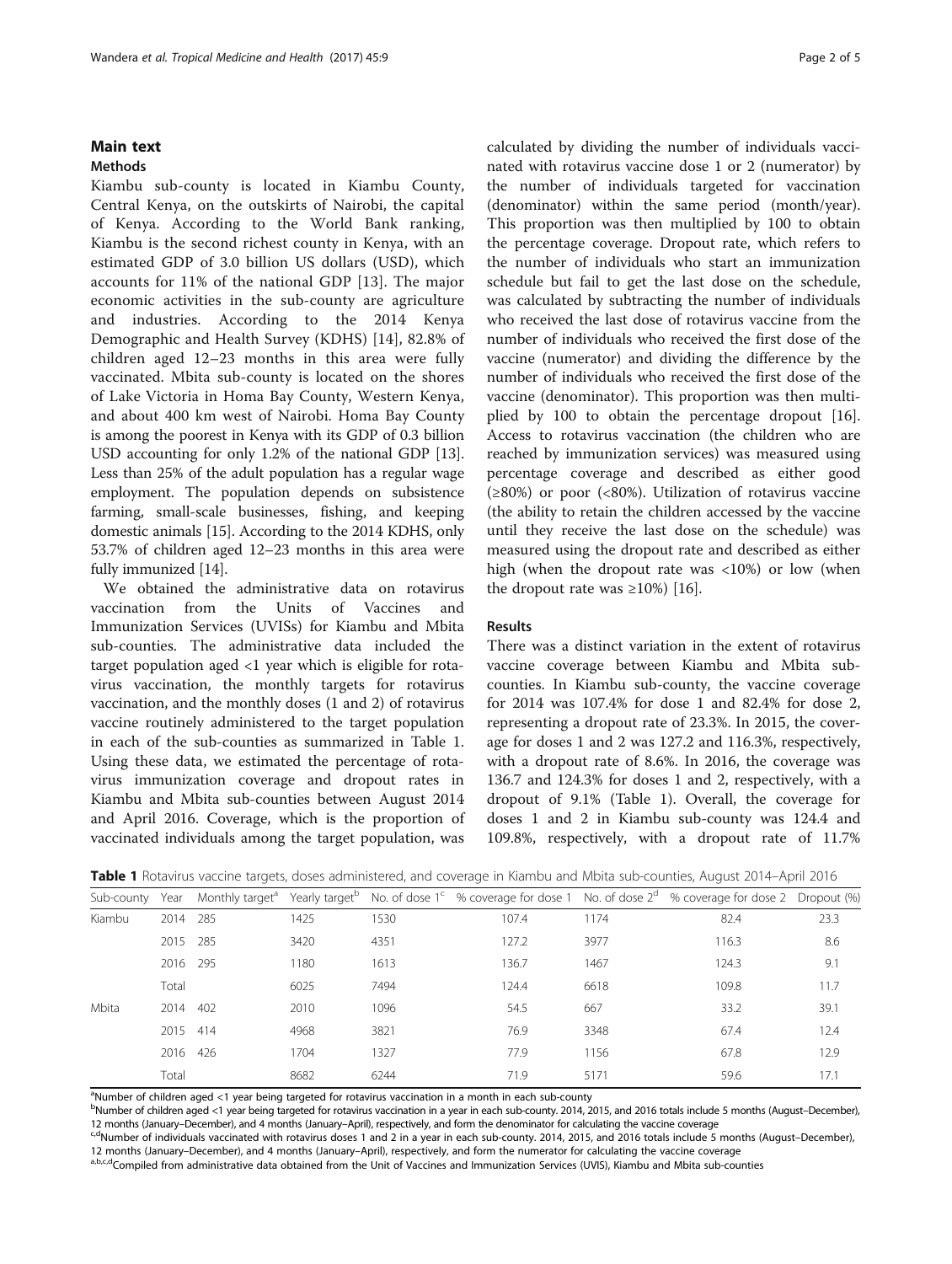(Table [1\)](#page-1-0). Thus, the high coverage (≥80%) demonstrates good access to the rotavirus vaccine in this sub-county whereas the high dropout rate  $(\geq 10\%)$  indicates a slightly poor utilization of the vaccine in this area.

In Mbita sub-county, rotavirus vaccination coverage for 2014 was 54.5% for dose 1 and 33.2% for dose 2, representing a dropout rate of 39.1%. In 2015, the coverage increased for both doses 1 and 2 at 76.9 and 67.4%, respectively, with a dropout rate of 12.4%. In 2016, the coverage increased to 77.9 and 67.8% for doses 1 and 2, respectively, with a dropout of 12.9% (Table [1\)](#page-1-0). On average, the coverage in Mbita sub-county for doses 1 and 2 was 71.9 and 59.6%, respectively, with a dropout rate of 17.1% (Table [1](#page-1-0)). Thus, Mbita sub-county recorded a slightly poor access and utilization of the rotavirus vaccine. Both sub-counties recorded a steady increase in monthly rotavirus vaccination coverage for both dose 1 and dose 2 over the study period (Fig. 1).

## **Discussion**

In this report, we demonstrate varied rotavirus vaccine coverage between Kiambu and Mbita sub-counties in Kenya which are socio-economically different. Kiambu sub-county recorded higher rotavirus vaccination coverage than Mbita sub-county. Disparities in coverage for other childhood vaccines have been reported from various Demographic and Health Surveys (DHSs) in Kenya and have been attributed mainly to the socioeconomic status of the child's family and maternal occupation and education [\[14](#page-4-0), [17](#page-4-0)–[19\]](#page-4-0). In a recent nationwide DHS, full immunization coverage, especially for the series vaccines, was highest among children from households in the highest wealth quintile (71%) [\[14](#page-4-0)]. Kiambu sub-county is wealthier than Mbita sub-county [[13](#page-4-0)–[15](#page-4-0)]. Furthermore, the countrywide survey reported higher immunization coverage in Kiambu than Mbita for both the first and the second doses of the pentavalent, polio, and pneumococcal vaccines [[14\]](#page-4-0) that are given alongside the rotavirus vaccine. These factors might explain the higher coverage of rotavirus vaccine in Kiambu than Mbita. The high coverage in Kiambu sub-county indicates good access to the vaccine and might be attributed to enhanced social mobilization within the community. The sub-county UVIS organizes monthly community outreach programs aimed at sensitizing the community on the importance of vaccinations among other health matters, thereby generating demand for vaccines and improving the visibility of immunization among the community. In addition, several community health officers (CHOs) and community health volunteers (CHVs) are engaged in conducting health talks in the community and tracing vaccine defaulters, which have also helped lower the dropout rate.

On the other hand, Mbita sub-county recorded a low rotavirus vaccine coverage, suggesting a poor access to the vaccine. The low coverage might be attributed to the delayed introduction of the rotavirus vaccine, adherence to age restrictions, shortage of health workers, frequent human migrations, and limited cold-chain capacity at some facilities in the sub-county [\[20\]](#page-4-0). However, the coverage improved with subsequent years partly due to an enhanced social mobilization and door-to-door health promotion activities by the sub-county's UVIS. The vaccine dropout was more pronounced for Mbita subcounty, indicating poor utilization of the rotavirus vaccine in this area. Various DHSs in Kenya have



Vaccines and Immunization Services (UVIS)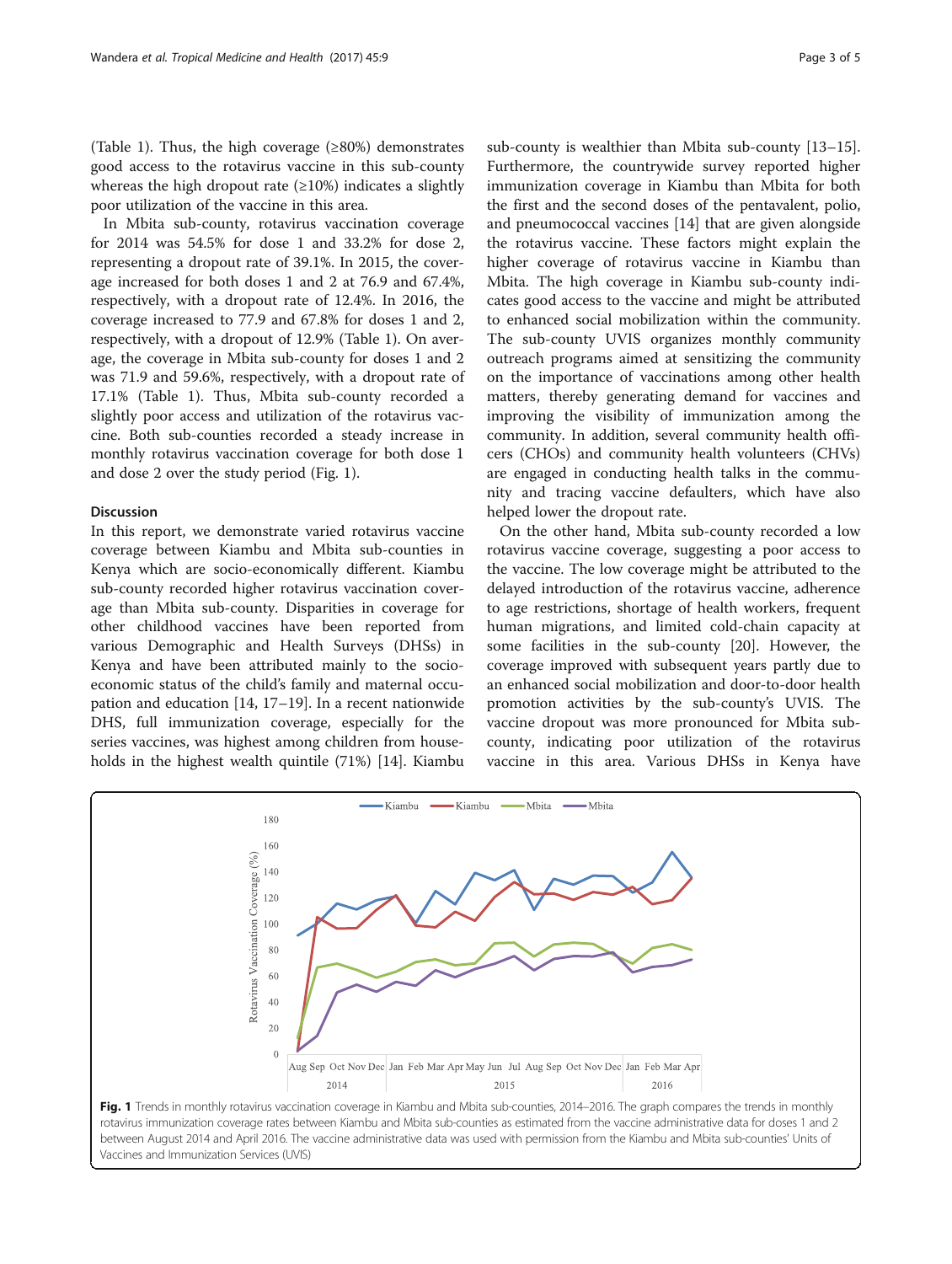<span id="page-3-0"></span>observed that the coverage for series vaccinations declined with subsequent doses [[14, 17](#page-4-0), [19\]](#page-4-0). The high vaccine dropout in Mbita sub-county might be partly attributed to the constant mobility of the fishing community in the sub-county. Thus, the sub-county CHOs and CHVs should liaise with the fishing community leaders in the public health education programs and in the follow-up of vaccine defaulters.

In this report, vaccine administrative data obtained at the sub-county level were used to estimate the rotavirus vaccine coverage in Kiambu and Mbita. However, there are limitations to the accuracy of immunization coverage estimates derived from the administrative data [[21](#page-4-0)–[24](#page-4-0)]. Hence, the coverage recorded in this report for the rotavirus vaccine could be higher than the actual coverage due to a possible overestimation of the numerators and/ or underestimation of the denominators. Overestimation of the numerators might occur due to over-reporting from the peripheral health facilities. In Kenya, the accuracy of the proportion of immunizations reported at the central (sub-county/national) level that can be tracked down to the peripheral health facilities, expressed as the verification factor (VF), has been found to be 85% (95% CI, 68–103%) [[23\]](#page-4-0). We could not verify the coverage data from the peripheral health facilities that were reported to the sub-counties' UVIS. Overestimation of the numerators could also occur as a result of vaccinating children outside the target age group or target catchment population. Underestimation of the denominators could result from inaccurate vaccine target setting due to population movements and/or inaccurate census projections—Kenya conducts a national census only after 10 years. Thus, the accuracy of the administrative coverage estimates should be improved through regular data quality assessments to avoid errors in recording, compiling, and reporting vaccinations at the peripheral health facilities to higher levels and accurate vaccine target setting by accurate projections of the catchment population. In addition, vaccination coverage surveys should be conducted to verify the administrative coverage estimates [[21](#page-4-0)–[24](#page-4-0)].

# Conclusions

There was a disparity in rotavirus vaccine coverage between the two socio-economically distinct subcounties; hence, efforts should be made to strengthen the immunization system to facilitate equitable delivery of vaccination services across the country. The high vaccine dropout in both sub-counties underscores the need for enhanced community outreach programs that will encourage those who receive the first dose of the vaccine to return for the remaining dose and facilitate effective tracing of any vaccine defaulters.

#### Abbreviations

CHOs: Community health officers; CHVs: Community health volunteers; DALY: Disability-adjusted life year; DHS: Demographic and Health Survey; EPI: Expanded Program on Immunization; GDP: Gross domestic product; KDHS: Kenya Demographic and Health Survey; KEMRI: Kenya Medical Research Institute; UNICEF: United Nations Children's Fund; USD: United States dollar; UVIS: Unit of Vaccines and Immunization Services; VF: Verification factor; WHO: World Health Organization

#### Acknowledgements

We are grateful to the Director of the Kenya Medical Research Institute (KEMRI) for the collaborative support. We wish to thank the Heads of the Unit of Vaccines and Immunization Services (UVIS) at Kiambu and Mbita subcounties in Kenya for their collaborative support.

#### Funding

This study was supported in part by Grant-in-Aid for Scientific Research, Japan (Research B: 15H05286) and the Program for Nurturing Global Leaders in TECD, Nagasaki University, Japan.

#### Availability of data and materials

The datasets used and/or analyzed during the current study are available from the corresponding author on reasonable request.

#### Authors' contributions

EAW and YI conceptualized and designed the study and drafted the manuscript. JO and JY collected and analyzed the administrative data on rotavirus vaccination at the sub-counties. SM and KT edited and critically revised the manuscript. All authors read and approved the final version of the manuscript.

#### Competing interests

The authors declare that they have no competing interests.

### Consent for publication

Not applicable.

#### Ethics approval and consent to participate Not applicable.

#### Publisher's Note

Springer Nature remains neutral with regard to jurisdictional claims in published maps and institutional affiliations.

#### Author details

<sup>1</sup>KEMRI/Nagasaki University, Institute of Tropical Medicine, Kenya Research Station, P.O. Box 19993-00202, Nairobi, Kenya. <sup>2</sup>Leading Program, Graduate School of Biomedical Sciences, Nagasaki University, Nagasaki, Japan. <sup>3</sup>Public Health Department, Kiambu sub-county, Kiambu, Kenya. <sup>4</sup> Department of Virology and Parasitology, School of Medicine, Fujita Health University, Toyoake, Japan.

## Received: 17 November 2016 Accepted: 17 April 2017 Published online: 24 April 2017

#### References

- 1. Tate JE, Burton AH, Boschi-Pinto C, Steele AD, Duque J, Parashar UD, WHOcoordinated Global Rotavirus Surveillance Network. Global, regional, and national estimates of rotavirus mortality in children <5 years of age, 2000–2013. CID. 2016; 62 Suppl 2:96–105.
- 2. van Hoek AJ, Ngama M, Ismail A, Chuma J, Cheburet S, Mutonga D, Kamau T, Nokes DJ. A cost effectiveness and capacity analysis for the introduction of universal rotavirus vaccination in Kenya: comparison between Rotarix and RotaTeq vaccines. PLoS One. 2012;7:e47511. doi:[10.](http://dx.doi.org/10.1371/journal.pone.0047511) [1371/journal.pone.0047511.](http://dx.doi.org/10.1371/journal.pone.0047511)
- 3. Tate JE, Rheingans RD, O'Reilly CE, Obonyo B, Burton DC, Tornheim JA, Adazu K, Jaron P, Ochieng B, Kerin T, Calhoun L, Hamel M, Laserson K, Breiman RF, Feikin DR, Mintz ED, Widdowson MA. Rotavirus disease burden and impact and cost-effectiveness of a rotavirus vaccination program in Kenya. J Infect Dis. 2009;200(Suppl):76–84.
- 4. Tessa W, Peter S, Clarissa B, Mickey C, Elizabeth M. Diarrhoea: why children are still dying and what can be done. Lancet. 2010;375:870–2.